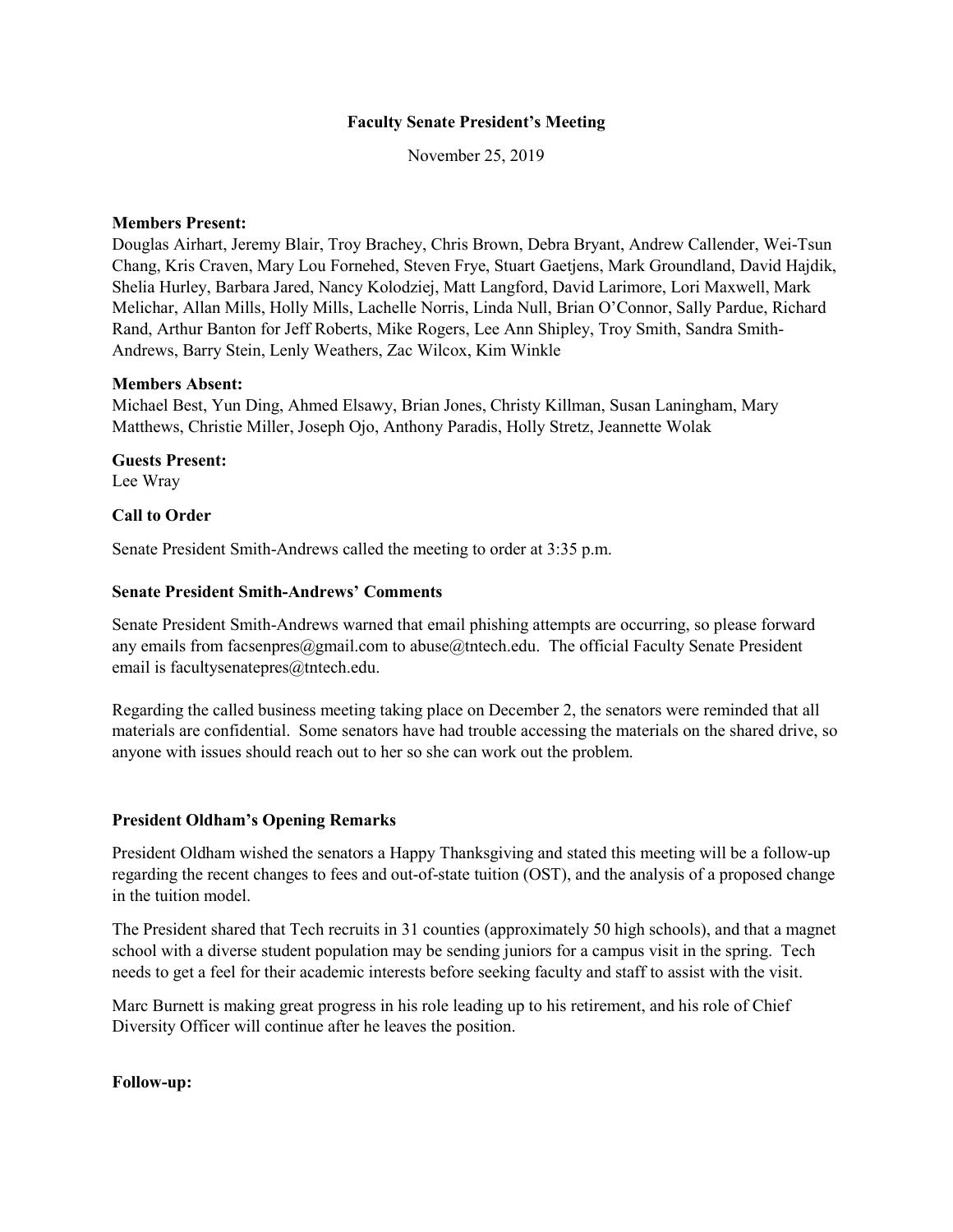### **Fees**

The President sought concerns or feedback about the new simplified fee structure. Senators overall support the change and feel it is reasonable and less confusing. There were some concerns as to how the change may affect taxes, and President Oldham indicated it would be looked into.

## **OST**

The OST changes will take effect next fall if approved by the board, and will lead to a more than 25% reduction in OST revenue. This reduction will allow us to compete and recruit more students.

Senators' concerns regarding OST:

- Why don't we reduce graduate rates, too? What about international rates? There is a finite limit to how much we can reduce at one time so as not to dramatically impact the budget negatively. The timeline for changes to graduate rates is always open for discussion, but President Oldham believes we will get there eventually. International student rates are more complex and must be dealt with separately because budget implications could be high.
- Will the Board of Trustees be in favor of these changes? The President anticipates significant support as it is assumed an increase in the applicant pool increases the quality of the pool, the quality of the graduates, eventually leading to an increased quality of reputation for Tennessee Tech.

### **15-Credit-Hour Tuition Model**

Regarding the analysis and proposal to move to a 15-credit-hour tuition model, the President asked how senators feel about this as a way to simplify and encourage earlier graduation to save students time and money. He stated this is well-developed nationally with many examples of stimulation in student progression.

Senators' concerns regarding the tuition model:

- Can there be case-by-case exceptions?
- If the proposal is accurate and student behavior changes, how will we make it work? How will we handle larger teaching loads? How will we do this and still have research output? President Oldham looked at total faculty loads going back ten years. On the new model, the faculty load would still be below five years ago, even after four years on the new model. Some colleges would see a bigger impact, but no one would be affected as compared to 2014 load levels. On average, faculty load will come out the same over 120 hours. Better projections can come in the spring when SOAR planning begins.
- This will not work unless it actually takes less time to graduate. The President shared that statistics show the two main reasons for college choice are money and academics. It will be easy to sell our programs to prospective students because we can assure them we want to graduate them sooner at a lower cost overall. If this is implemented next year, there will be no tuition increases for current students.
- We will have to recruit more students to keep up the revenue. There is a risk, but also a risk to not moving forward with this.
- Do we know why students are not already taking 15+ hours each semester? Student focus groups and surveys could be developed to get a clearer picture about current student behavior.'